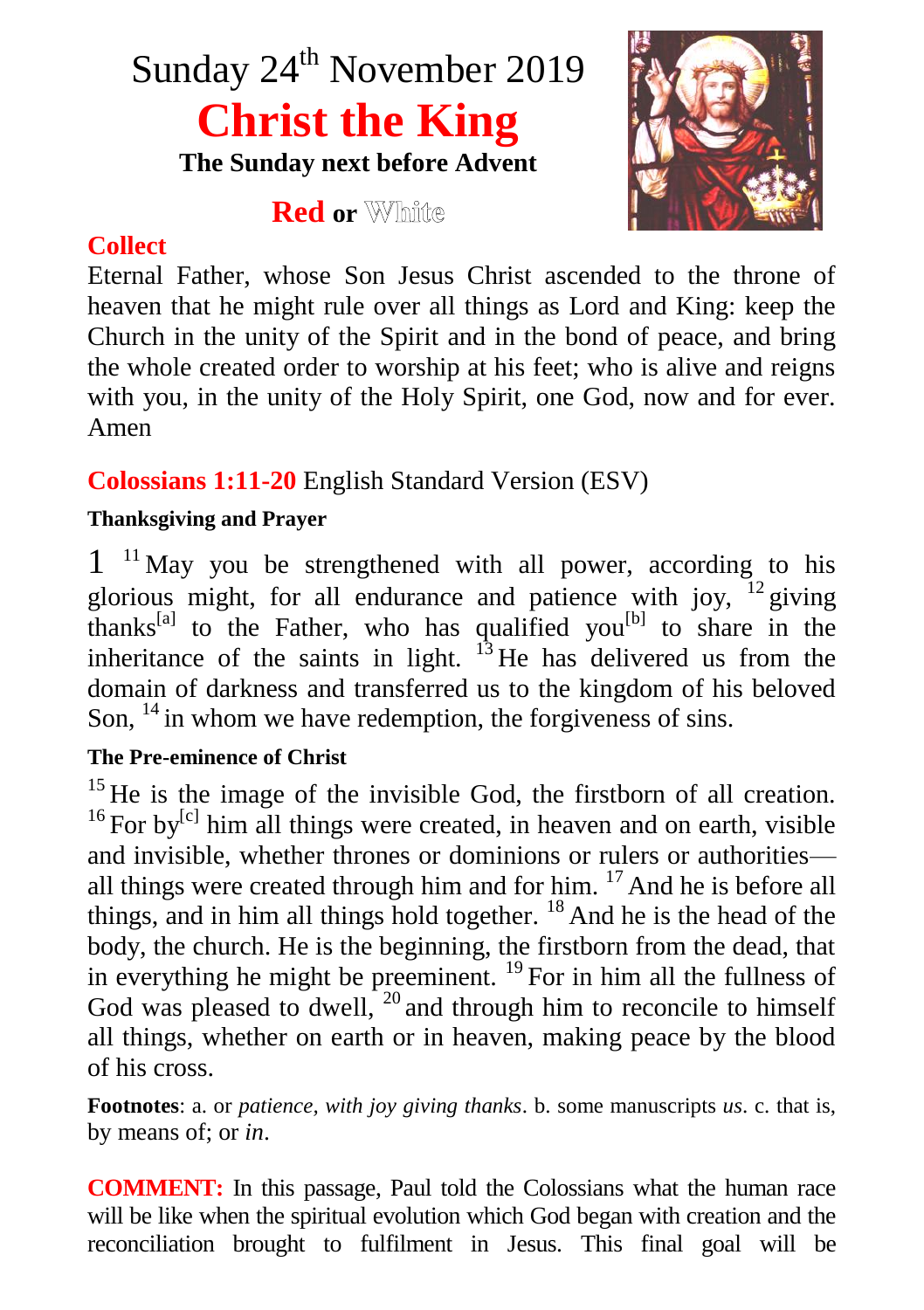accomplished when all creation is brought together in faith under the sovereignty of Jesus Christ. Here we have Paul's Christology in a few sentences which are among the most powerful of all his writing. In a nutshell, Paul is talking about four elements in the divine purpose: Jesus, the human manifestation of God; all of us who are the believing church in every age; the whole of the created universe; and the relationship to God all may have through faith in Christ Jesus. But he is also talking about the specific historical situation in the Colossian church about thirty years after the resurrection of Jesus. Some members were following false teaching. Colossae was a thoroughly Hellenistic city in the Lycus River valley about 100 miles east of Ephesus. Paul did not found the church in Colossae nor had he visited there. He knew of them only by reports he had received, probably from Epaphras, Paul's fellow missionary who appears to have been in charge of the three churches in the Lycus valley – Colossae, Laodicea and Hierapolis. For the most part Gentiles made up the Colossian congregation. Verses 15-20 are a hymn in praise of Christ in two strophes (vss.15-18a; 18b-20). What faith in Christ offered the Colossians and all believers since is a Sovereign who makes this reconciliation with our Creator God a living reality.

## **Luke 23:33-43** English Standard Version (ESV)

#### **The Crucifixion**

 $23^{33}$  And when they came to the place that is called The Skull, there they crucified him, and the criminals, one on his right and one on his left. <sup>34</sup> And Jesus said, "Father, forgive them, for they know not what they do."<sup>[a]</sup> And they cast lots to divide his garments.  $35$  And the people stood by, watching, but the rulers scoffed at him, saying, "He saved others; let him save himself, if he is the Christ of God, his Chosen One!" <sup>36</sup> The soldiers also mocked him, coming up and offering him sour wine  $37$  and saying, "If you are the King of the Jews, save yourself!"  $38$  There was also an inscription over him.<sup>[b]</sup> "This is the King of the Jews." <sup>39</sup> One of the criminals who were hanged railed at him,  $\left[\begin{array}{ccc} c & c \end{array}\right]$  saying, "Are you not the Christ? Save yourself and us!"  $40$  But the other rebuked him, saying, "Do you not fear God, since you are under the same sentence of condemnation? <sup>41</sup> And we indeed justly, for we are receiving the due reward of our deeds; but this man has done nothing wrong."<sup>42</sup> And he said, "Jesus, remember me when you come into your kingdom." <sup>43</sup> And he said to him, "Truly, I say to you, today you will be with me in Paradise."

**Footnotes:** a. some manuscripts omit the sentence *And Jesus… what they do*. b. some manuscripts add *in letters of Greek and Latin and Hebrew*. c. or *blasphemed him*.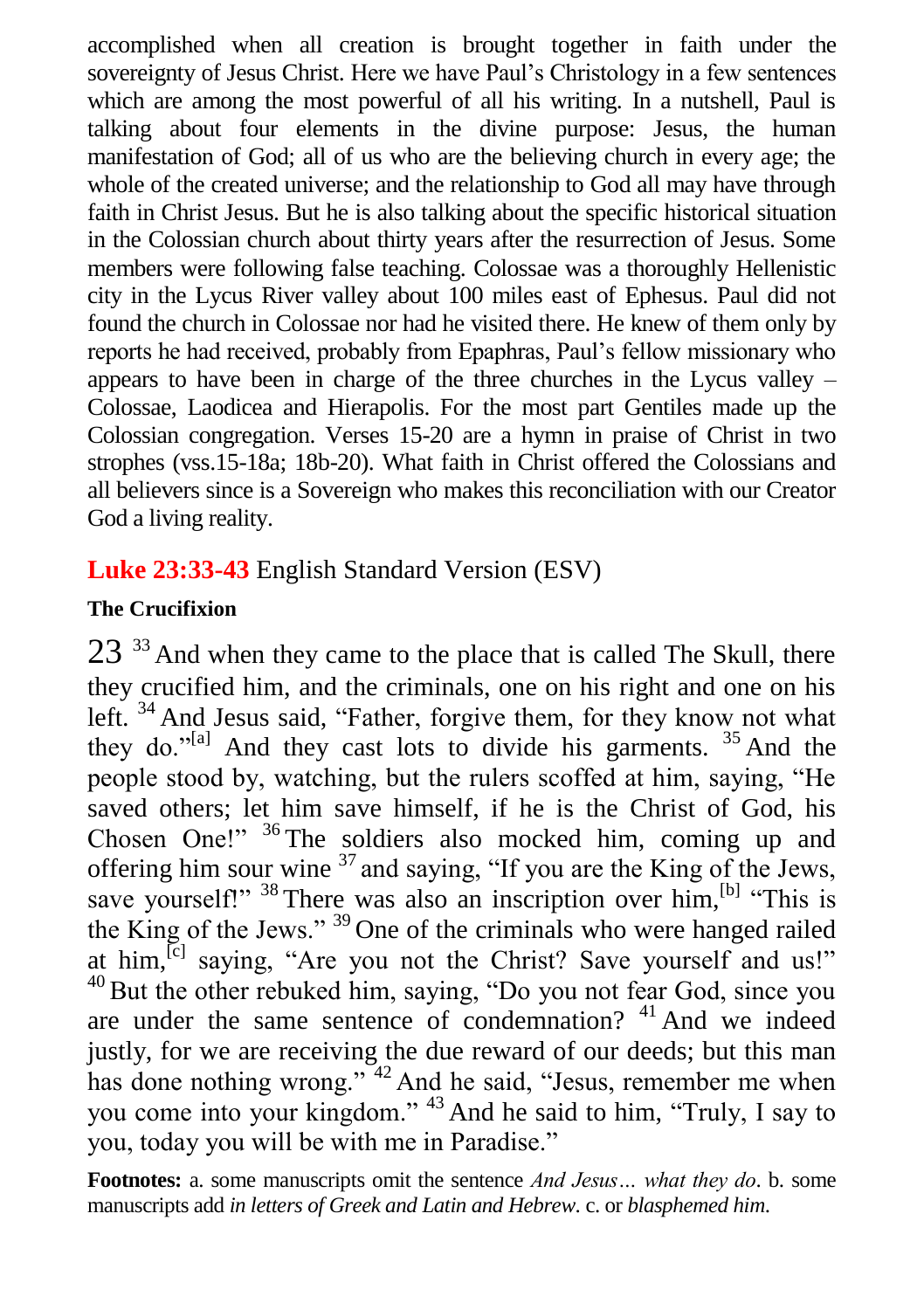**COMMENT:** The Garden Tomb located near a cliff face that still resembles a human skull attracts the attention of countless devout tourists. Maps of Jerusalem as it was on crucifixion day, reveal that if this was the site of the execution and burial of Jesus, this event occurred near a main road out of the city just beyond the Damascus Gate. If, as many also believe, Golgotha was near the present site of the Church of the Holy Sepulchre, it was also a very public place just beyond the city walls. The Romans' purpose in holding executions in such places was to subdue the populace and so declaring Roman sovereignty through terror. Despite the claim of the Jewish authorities that they had no king but Caesar, Jews did not consider themselves nor were they recognised as citizens by Roman law. The mob's outcry for crucifixion, however, persuaded the ruthless governor Pilate to sacrifice the life of an innocent man for the sake of political convenience. The fact that according to the gospel record Jesus claimed that his kingdom was spiritual and "not of this world" had no meaning for Pilate. By the time Luke wrote his gospel circa AD 80-85, Romans regarded Christians as committing treason against the religious and political fabric of the state. The penalty for this was death. The Christian interpretation of Jesus' sovereignty rests exclusively on the belief that he was indeed the longed-for Saviour Messiah, but of a totally different kind than that of popular Jewish tradition of a monarch of David's line who would restore Israel's glory. Luke did reflect the popular image of a divinely anointed king and military conqueror when he recorded the cries of the Jewish leaders and the Roman soldiers, "He saved others: let him save himself if he is the Messiah of God, his chosen one!" (verse 35) and "If you are the king of the Jews, save yourself!" (verse 37) According to the Christian understanding of the messianic tradition, rooted as it was in the Suffering Servant of Isaiah 53, Jesus could not do what the crowd demanded and fulfill his mission as the real Messiah/Christ. As we celebrate of the Reign of Christ, we call to mind the whole incarnationcrucifixion-resurrection-ascension story which the gospels present. Beyond all other authorities to which we may be tempted to submit, the Christian story declares once and for all the absolute sovereignty of God in Jesus Christ in and through human history. We are called to live under Christ's authority the justice, love and peace that we see in him. The circumstances of our present moment in history call us to engage in this mission as never before.

#### **Psalm 46** *Deus noster refugium* Grail Psalter

## R **The Lord of hosts is with us: the God of Jacob is our stronghold.**

<sup>1</sup> *For the Choirmaster. Of the sons of Korah. Intoned like "The Maidens" A Song.*

 $2^2$  God is for us a refuge and strength,

a helper close at hand, in time of distress,

 $3$  so we shall not fear though the earth should rock.

though the mountains fall into the depths of the sea;

<sup>4</sup> even though its waters rage and foam,

even though the mountains be shaken by its waves.  $\mathbb{R}^7$